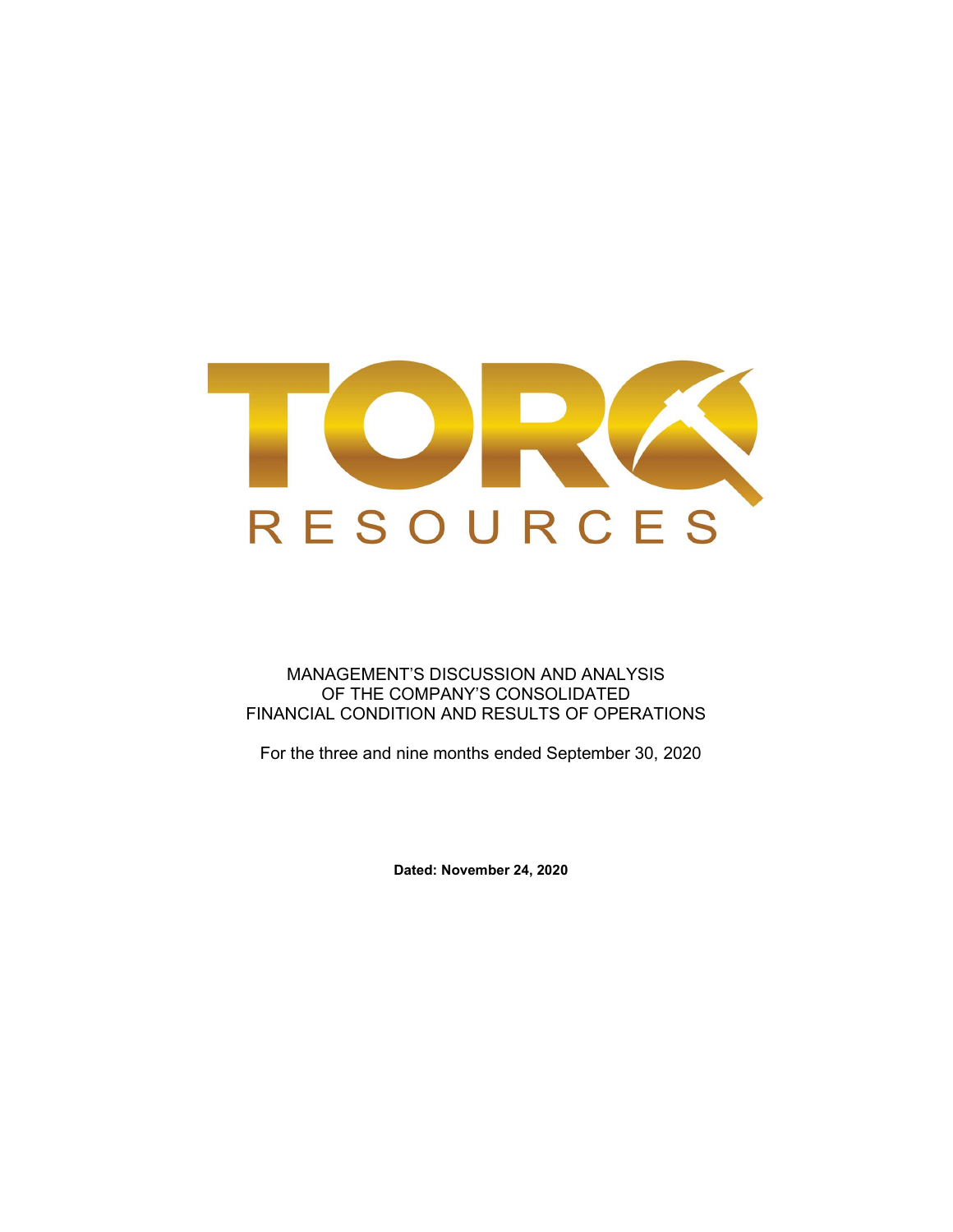Management's Discussion and Analysis of the Financial Condition and Results of Operations for the three and nine months ended September 30, 2020 Expressed in Canadian Dollars

### 1.1. Date and presentation

This Management Discussion and Analysis ("MD&A") of Torq Resources Inc. (the "Company" or "Torq") has been prepared by management to assist the reader in assessing material changes in the interim financial condition and results of operations of the Company as at September 30, 2020 and for the three and nine months then ended. This MD&A should be read in conjunction with the condensed consolidated interim financial statements of the Company and related notes thereto as at and for the three and nine months ended September 30, 2020 and 2019. The condensed consolidated interim financial statements have been prepared in accordance with International Accounting Standard ("IAS") 34, "Interim Financial Reporting" using accounting policies consistent with International Financial Reporting Standards ("IFRS" or "GAAP") as issued by the International Accounting Standards Board ("IASB") and Interpretations issued by the International Financial Reporting Interpretations Committee ("IFRIC"). The accounting policies followed in these condensed consolidated interim financial statements are the same as those applied in the Company's most recent audited annual consolidated financial statements for the year ended December 31, 2019, except as outlined in note 2 of the September 30, 2020 condensed consolidated interim financial statements. All financial information has been prepared in accordance with IFRS and all dollar amounts presented are Canadian dollars unless otherwise stated.

The effective date of this MD&A is November 24, 2020.

### 1.1.2 Forward-looking statements and risk factors

This MD&A may contain "forward-looking statements" which reflect the Company's current expectations regarding the future results of operations, performance and achievements of the Company, including but not limited to statements with respect to the Company's plans or future financial or operating performance, the estimation of mineral reserves and resources, conclusions of economic assessments of projects, the timing and amount of estimated future production, costs of future production, future capital expenditures, costs and timing of the development of deposits, success of exploration activities, permitting time lines, requirements for additional capital, sources and timing of additional financing, realization of unused tax benefits and future outcome of legal and tax matters.

The Company has tried, wherever possible, to identify these forward-looking statements by, among other things, using words such as "anticipate," "believe," "estimate," "expect", "budget", or variations of such words and phrases or state that certain actions, events or results "may", "could", "would", "might" or "will be taken", "occur" or "be achieved".

The statements reflect the current beliefs of the management of the Company, and are based on currently available information. Accordingly, these statements are subject to known and unknown risks, uncertainties and other factors, which could cause the actual results, performance, or achievements of the Company to differ materially from those expressed in, or implied by, these statements. These uncertainties are factors that include but are not limited to risks related to international operations; risks related to general economic conditions and credit availability; public health crises such as the COVID-19 pandemic and other uninsurable risks; actual results of current exploration activities, unanticipated reclamation expenses; fluctuations in prices of base and precious metals; fluctuations in foreign currency exchange rates, increases in market prices of mining consumables; accidents, labour disputes, title disputes, claims and limitations on insurance coverage and other risks of the mining industry; delays in obtaining governmental approvals or financing or in the completion of development or construction activities, changes in national and local government regulation of mining operations, tax rules and regulations, and political and economic developments in countries in which the Company operates, as well as other factors. Additional information relating to the Company and its operations is available on SEDAR at www.sedar.com and on the Company's website at www.torqresources.com.

The Company's management reviews periodically information reflected in forward-looking statements. The Company has and continues to disclose in its Management's Discussion and Analysis and other publicly filed documents, changes to material factors or assumptions underlying the forward-looking statements and to the validity of the statements themselves, in the period the changes occur.

Historical results of operations and trends that may be inferred from the following discussions and analysis may not necessarily indicate future results from operations.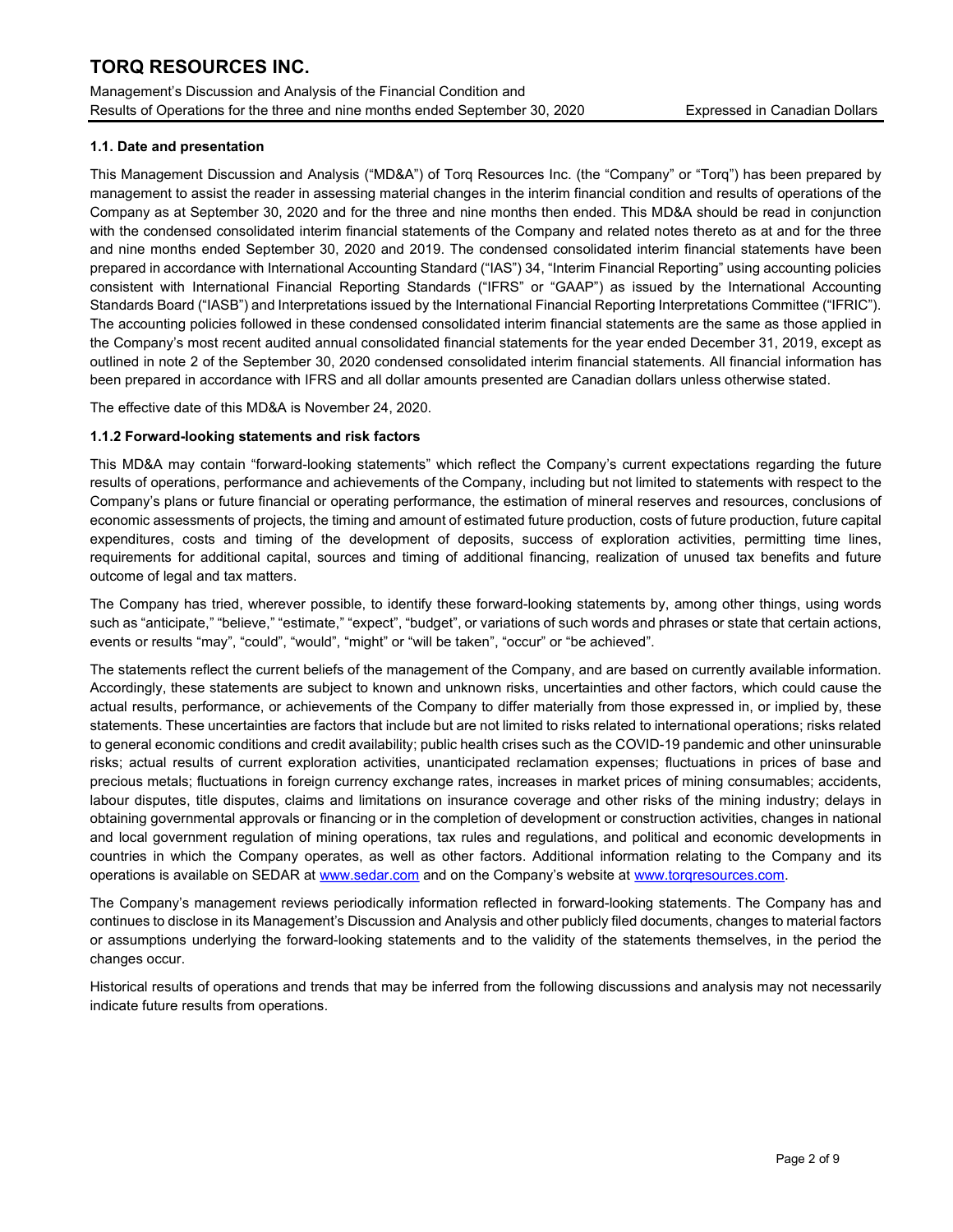Management's Discussion and Analysis of the Financial Condition and Results of Operations for the Three and Nine Months Ended September 30, 2020 Expressed in Canadian Dollars

## 1.2 Overall performance

## 1.2.1 Description of business

Torq is a junior exploration company focused on the acquisition, exploration and development of mineral resource properties. The Company is incorporated under the Business Corporations Act (British Columbia) and is a reporting issuer in British Columbia, Alberta and Ontario. The Company is listed on the TSX Venture Exchange (the "Exchange") as a Tier 2 mining issuer, and its shares trade under the symbol TORQ.V and on the OTCQX under the US symbol TRBMF.

As at the date of this MD&A, the corporate organizational structure of Torq is as follows:

| <b>Subsidiary</b>                | <b>Place of</b> |                 |
|----------------------------------|-----------------|-----------------|
|                                  | incorporation   | <b>Interest</b> |
| Stratton Resources (Canada) Ltd. | BC, Canada      | 100%            |
| Torg Resources Holdings Inc.     | BC, Canada      | 100%            |
| Torg USA Inc.                    | Nevada, USA     | 100%            |
| Candelaria Minerals S.A.C.       | Peru            | 100%            |
| Torg Resources Chile SpA         | Chile           | 100%            |

During the year ended December 31, 2019, the Company elected to abandon its remaining mineral property interest, the Speedway Gold Project, after dropping its other mineral property interests in Q4 2018, as they did not meet the Company's criteria for further exploration. The Company no longer holds an interest in a Tier 2 Property ("Qualifying Property"), as defined by the rules of the Exchange, while it continues to actively pursue other mineral property opportunities.

Having made the decision to drop its previously held mineral projects and completed all obligations related to keeping those projects in good standing as of June 30, 2019, the Company's focus in the intervening period has been entirely dedicated to project investigation activities and its goal of identifying and acquiring undervalued advanced stage exploration projects in order to maximize shareholder value.

In light of the recent developments related to the COVID-19 pandemic, and the restrictions on travel and other activities, both within Canada and globally, in early 2020 the Company recalled all personnel who were conducting project investigation activities in the field and delayed certain site visits. The Company has continued to actively investigate projects through desktop reviews and is currently pursuing several high-potential options to create value for shareholders. The Company is monitoring the COVID-19 situation closely including the phased reopening of many countries; as restrictions are eased travel is being utilized where appropriate to support the evaluation activities in the pursuit of new tier-one assets. The Company believes that with \$9.4 million in cash on hand, limited on-going obligations, and a highly experienced management and technical team, it is in a good position to move forward upon finding the right mineral property opportunity.

## 1.2.2 Other Corporate Matters

Effective July 1, 2020, Elizabeth Senez joined the Company as Chief Financial Officer (interim) for a 14-month period, assuming the role while Torq's Chief Financial Officer, Stacy Rowa, takes maternity leave.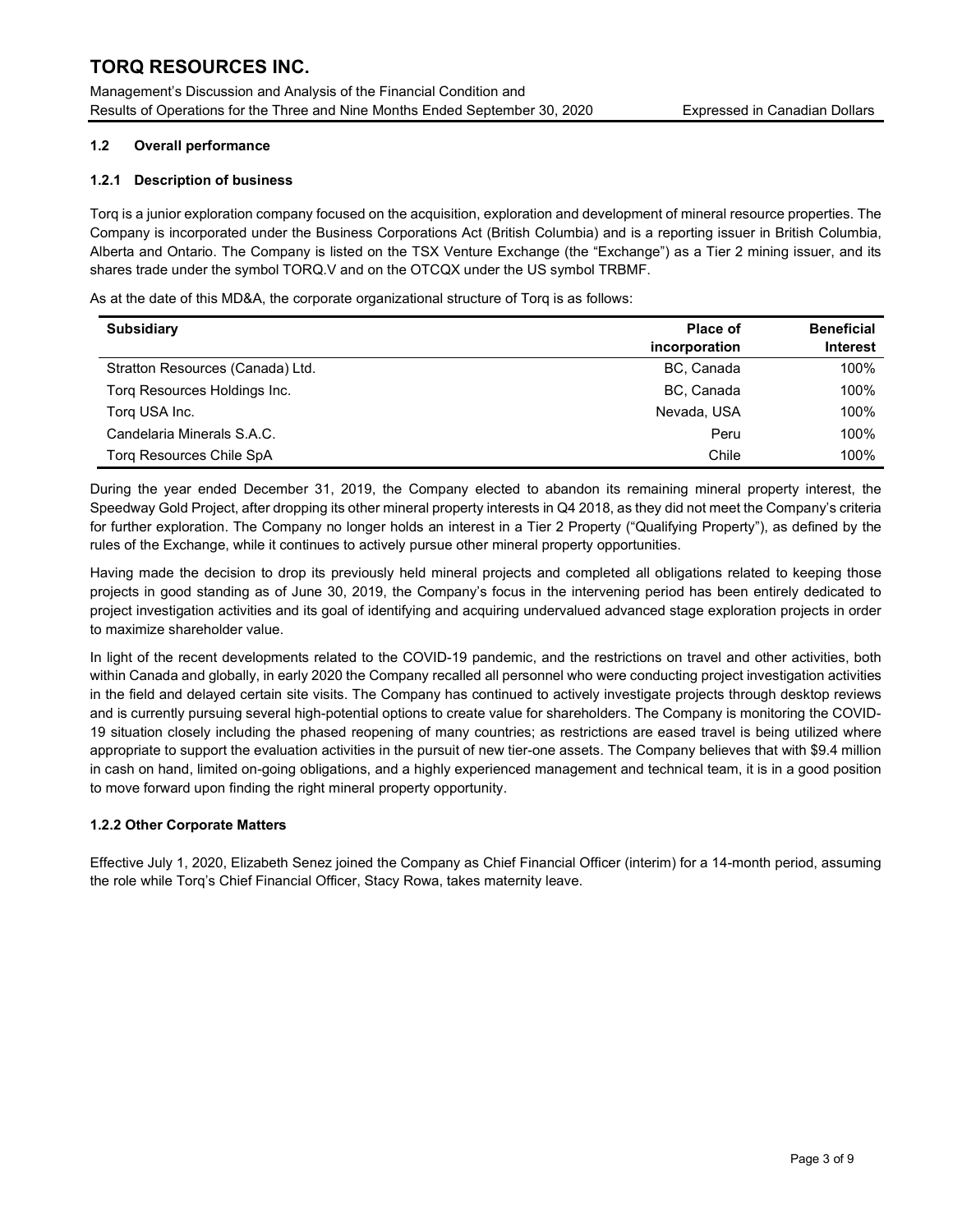Management's Discussion and Analysis of the Financial Condition and Results of Operations for the Three and Nine Months Ended September 30, 2020 Expressed in Canadian Dollars

## 1.2.3 Project investigation costs

The Company is continually reviewing and evaluating new projects globally on its path to establishing a tier-one mineral portfolio. The table below shows the nature of the project investigation costs incurred during the three and nine months ended September 30, 2020 and 2019 and includes all costs and project investigation activities within Europe, North America and South America.

|                                             |           | Three months ended<br>September 30, |              | Nine months ended<br>September 30, |  |  |
|---------------------------------------------|-----------|-------------------------------------|--------------|------------------------------------|--|--|
|                                             | 2020      | 2019                                | 2020         | 2019                               |  |  |
| Assays                                      | \$2,290   | 2.172<br>\$                         | 28.397<br>\$ | 4.917<br>\$                        |  |  |
| Equipment, vehicles rent and field supplies | 12.281    | 529                                 | 40.392       | 4,985                              |  |  |
| Geological consulting, salaries and wages   | 117,634   | 91.531                              | 346,265      | 264,222                            |  |  |
| Project support costs                       | 6.194     | 4.270                               | 18.128       | 18,870                             |  |  |
| Share-based compensation                    | 20,875    | 47.279                              | 50.831       | 226,612                            |  |  |
| Travel, meals, accommodation                | 127       | 18,600                              | 58,232       | 51,963                             |  |  |
|                                             | \$154.401 | 164.381<br>S                        | \$542.245    | 571.569<br>S                       |  |  |

### 1.3 Selected annual information

The following represents selected information of the Company for the three most recently completed financial years:

|                                       | 2019              | 2018              | 2017<br>$(Restated)^1$ |
|---------------------------------------|-------------------|-------------------|------------------------|
| Loss for the year                     | (1,677,736)<br>\$ | (4,873,557)<br>\$ | (4,439,520)<br>\$      |
| Total comprehensive loss for the year | (1,673,966)       | (4,873,033)       | (4,442,809)            |
| Basic and diluted loss per share      | (0.02)            | (0.06)            | (0.06)                 |
| Working capital                       | 10,831,478        | 12,440,541        | 15,654,448             |
| Total assets                          | 11,050,736        | 12,669,876        | 16,390,511             |
| Total long-term liabilities           |                   | 68.210            | 151.049                |
| Shareholders' equity                  | (10,831,478)      | (12, 372, 331)    | (16,037,743)           |
| Cash dividends per share              |                   |                   |                        |

 $1$  Due to a voluntary change in accounting policy, as disclosed in note 4 of the Company's audited consolidated annual financial statements for the year ended December 31, 2018, the Company restated certain 2017 amounts for comparative purposes.

The Company generated no revenues from operations during the fiscal years ended December 31, 2019, 2018 and 2017, other than interest income of \$245,363, \$280,861 and \$146,577 respectively.

### 1.4 Results of operations

### Three months ended September 30, 2020 and 2019 (Q3 2020 vs Q3 2019)

Loss for the three months ended September 30, 2020 was \$535,629, or \$0.01 loss per share, compared to a loss of \$268,719 or \$0.01 loss per share for the three months ended September 30, 2019.

Significant variances are discussed as follows:

- For the three months ended September 30, 2020, the Company recorded \$214,206 in fees, salaries and other employee benefits which included share-based compensation expense of \$43,597. Fees, salaries and other employee benefits recorded for Q3 2019 was \$189,939 which included share-based compensation expense of \$18,515.
- For Q3 2020, the Company incurred project investigation costs of \$159,401, compared to \$66,552 in Q3 2019. The increase in expenditure in the current period reflects various projects under consideration during the period compared to the same period in 2019.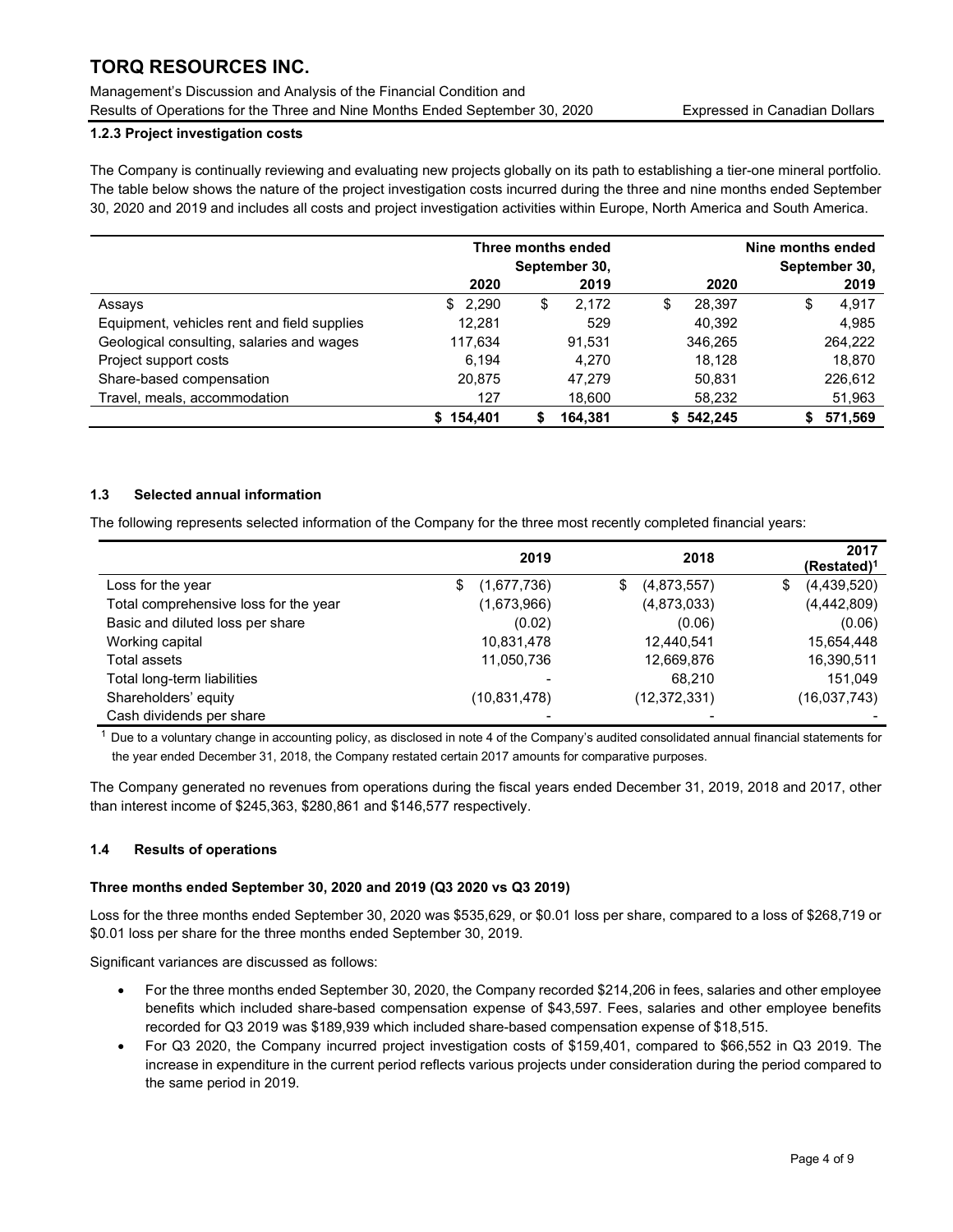Management's Discussion and Analysis of the Financial Condition and Results of Operations for the Three and Nine Months Ended September 30, 2020 Expressed in Canadian Dollars

 During the three months ended September 30, 2020, the Company recognized a foreign exchange loss of \$40,664 compared to a foreign exchange gain of \$19,619 in the comparable period in 2019. The loss in the current period is unrealized and driven by the appreciation of the US dollar against the Canadian dollar during the quarter and the resulting decrease in the Canadian dollar equivalent of the US dollar funds translated at September 30, 2020.

## Nine months ended September 30, 2020 and 2019 (YTD 2020 vs YTD 2019)

Loss for the nine months ended September 30, 2020 was \$1,404,820 or \$0.02 loss per share compared to a loss of \$1,256,677 or \$0.02 loss per share for the nine months ended September 30, 2019.

Significant variances for the comparable nine-month periods are generally driven by the same factors discussed above for the three-month periods. Specifically, minimal exploration and evaluation costs were incurred in 2020 due to the abandonment of the Company's mineral properties at the end of 2019. Further to this, share-based compensation expense was higher in 2019 than in 2020 due to the timing of option grants.

### Subsequent events

None.

## Plans for 2020

The Company is advancing its due diligence process on a variety of top tier mineral prospects. The list of properties under review continues to be refined and represents high priority targets with strong technical and geological merit that the Company believes would be accretive to shareholder value.

As a result of ongoing health concerns related to the COVID-19 pandemic that commenced in Q1 2020 and the resulting travel restrictions, lockdown or self-isolation measures either mandated or recommended by many government agencies globally, the Company has been and will continue to advance its desktop reviews while employees work remotely, however site visits to potential acquisitions have been temporarily put on hold. Since the end of June, many governments have started to reopen their economies and ease restrictions in phases and the Company will follow government guidance when making plans to resume its field activities and site visits, but will only do so once the Company is confident that it is safe for its employees.

The Company expects that these dynamic and uncertain times may lead to an increase in the quality of opportunities and will continue to maintain its focus on identifying high value mineral projects.

## 1.5 Summary of quarterly results

The Company is a mineral exploration company and currently has no producing properties or operating income. The Company holds all of its cash on hand with financial institutions and earns interest on the cash balances it has available to fund its acquisition and exploration activities and administrative expenses. A summary of quarterly results is shown below:

| Quarter ended      | Interest and | Loss    | Total              | Loss per share |
|--------------------|--------------|---------|--------------------|----------------|
|                    | other income |         | Comprehensive loss |                |
|                    | \$           | \$      | S                  | \$             |
| September 30, 2020 | 12,609       | 535,629 | 535,935            | 0.01           |
| June 30, 2020      | 13,062       | 540.605 | 541.859            | 0.01           |
| March 31, 2020     | 46,856       | 328,586 | 327,445            | 0.00           |
| December 31, 2019  | 56.823       | 421,059 | 421.078            | 0.01           |
| September 30, 2019 | 60,515       | 268,719 | 264,600            | 0.00           |
| June 30, 2019      | 63,201       | 510,299 | 510,311            | 0.01           |
| March 31, 2019     | 64.824       | 477.659 | 477.977            | 0.01           |
| December 31, 2018  | 87,735       | 562,361 | 558,820            | 0.01           |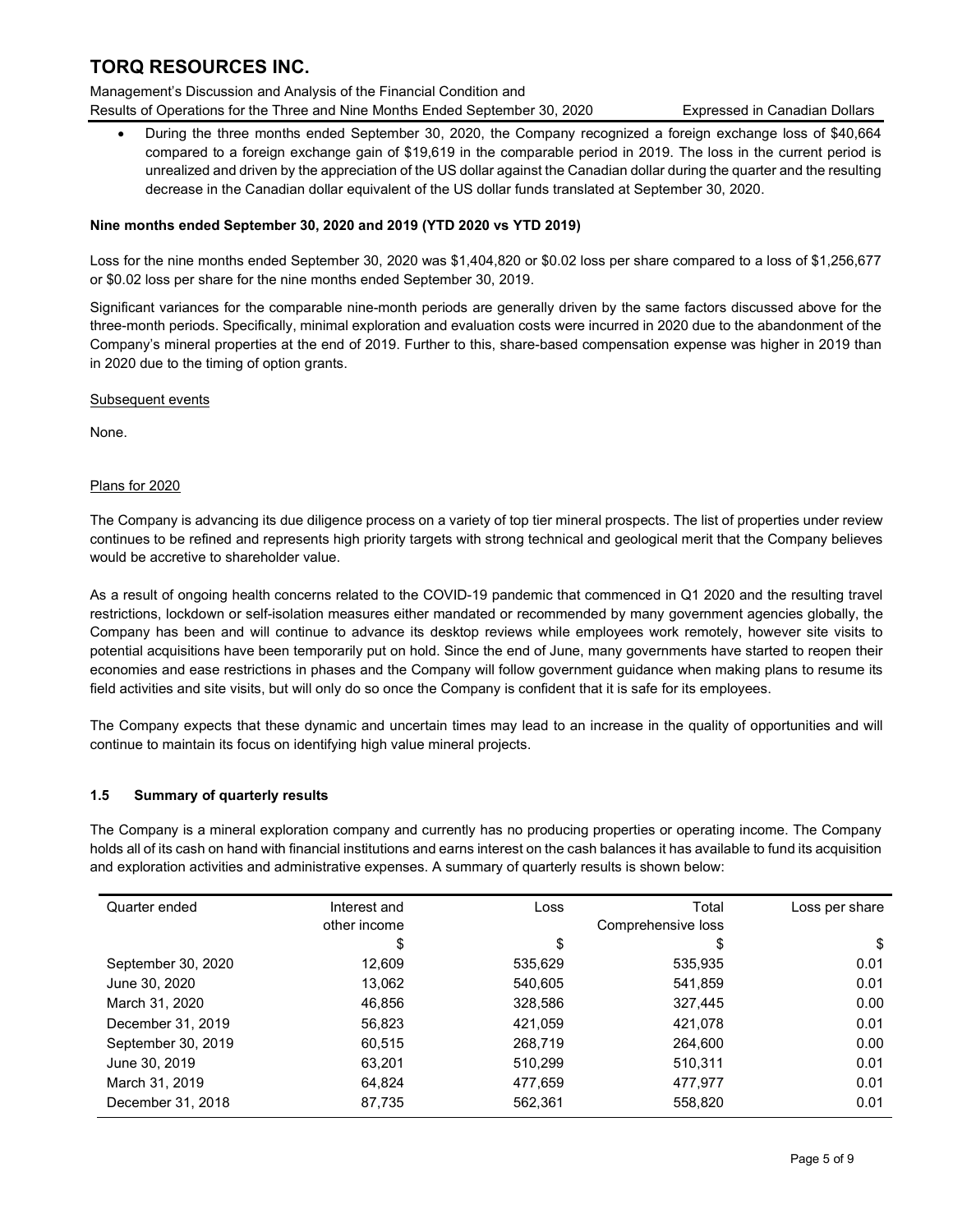Management's Discussion and Analysis of the Financial Condition and Results of Operations for the Three and Nine Months Ended September 30, 2020 Expressed in Canadian Dollars

The summary of quarterly results for the last eight quarters reflects the downward trend in the net loss and comprehensive loss in the more recent periods. The abandonment of the Company's previously held mineral properties in Q4 2018 and Q1 2019 has resulted in a significant decrease in costs compared to when the Company was conducting exploration and evaluation activities in Q2 and Q3 2018. The losses for the 2019 and 2020 quarters have been comparatively low as a result of the decreased activity levels while the Company focuses solely on project investigation.

## 1.6 Liquidity and capital resources

As at September 30, 2020, the Company had cash and cash equivalents of \$9,378,034 compared to cash and cash equivalents of \$10,838,021 as at December 31, 2019. The cash balance as at September 30, 2020 is sufficient to meet the cash requirements for the Company's operating expenses as well as continue with its project investigation activities. The Company does not foresee the requirement to raise additional capital in the next twelve months but may do so if the Company's operations materially change.

### Common share issuances

On February 27, 2017, the Company closed a private placement for gross proceeds of \$13,195,000 (the "February 2017 Placement") pursuant to which the Company issued an aggregate of 20,300,000 common shares at a price of \$0.65 per common share. Share issue costs related to the February 2017 Private Placement, which included commissions and professional and regulatory fees, totalled \$447,036.

| Intended Use of Proceeds of<br>February 2017 Private Placement                                                                             |              | <b>Actual Use of Proceeds to</b><br><b>September 30, 2020</b>                                                                                                                                                                                                          | (Over)/under<br>expenditure |               |
|--------------------------------------------------------------------------------------------------------------------------------------------|--------------|------------------------------------------------------------------------------------------------------------------------------------------------------------------------------------------------------------------------------------------------------------------------|-----------------------------|---------------|
| <b>Offering Expenses</b>                                                                                                                   | \$447.036    | <b>Offering Expenses</b>                                                                                                                                                                                                                                               | \$<br>447.036               |               |
| Project<br>Acquisition<br>and<br>exploration                                                                                               | \$10,747,964 | Other project investigation and<br>acquisition costs                                                                                                                                                                                                                   | \$891,605                   | \$9,856,359   |
| Administration and general<br>working capital                                                                                              | \$2,000,000  | Administration and general<br>working capital                                                                                                                                                                                                                          | \$2,478,325                 | \$ (478, 325) |
| Total                                                                                                                                      | \$13,195,000 | Total                                                                                                                                                                                                                                                                  | \$ 3,816,966                | \$9,378,034   |
| Explanation of variances and the impact of variances on<br>the ability of the Company to achieve its business<br>objectives and milestones |              | The Company has used funds from the February 2017 private placement to<br>complete work required to leave its abandoned properties in good standing, to<br>support its project investigation efforts and to cover administration and general<br>working capital needs. |                             |               |

### 1.7 Off-balance sheet arrangements

The Company has not engaged in any off-balance-sheet arrangements such as obligations under guarantee contracts, a retained or contingent interest in assets transferred to an unconsolidated entity, any obligation under derivative instruments or any obligation under a material variable interest in an unconsolidated entity that provides financing, liquidity, market risk or credit risk support to the Company or engages in leasing, hedging or research and development services with the Company.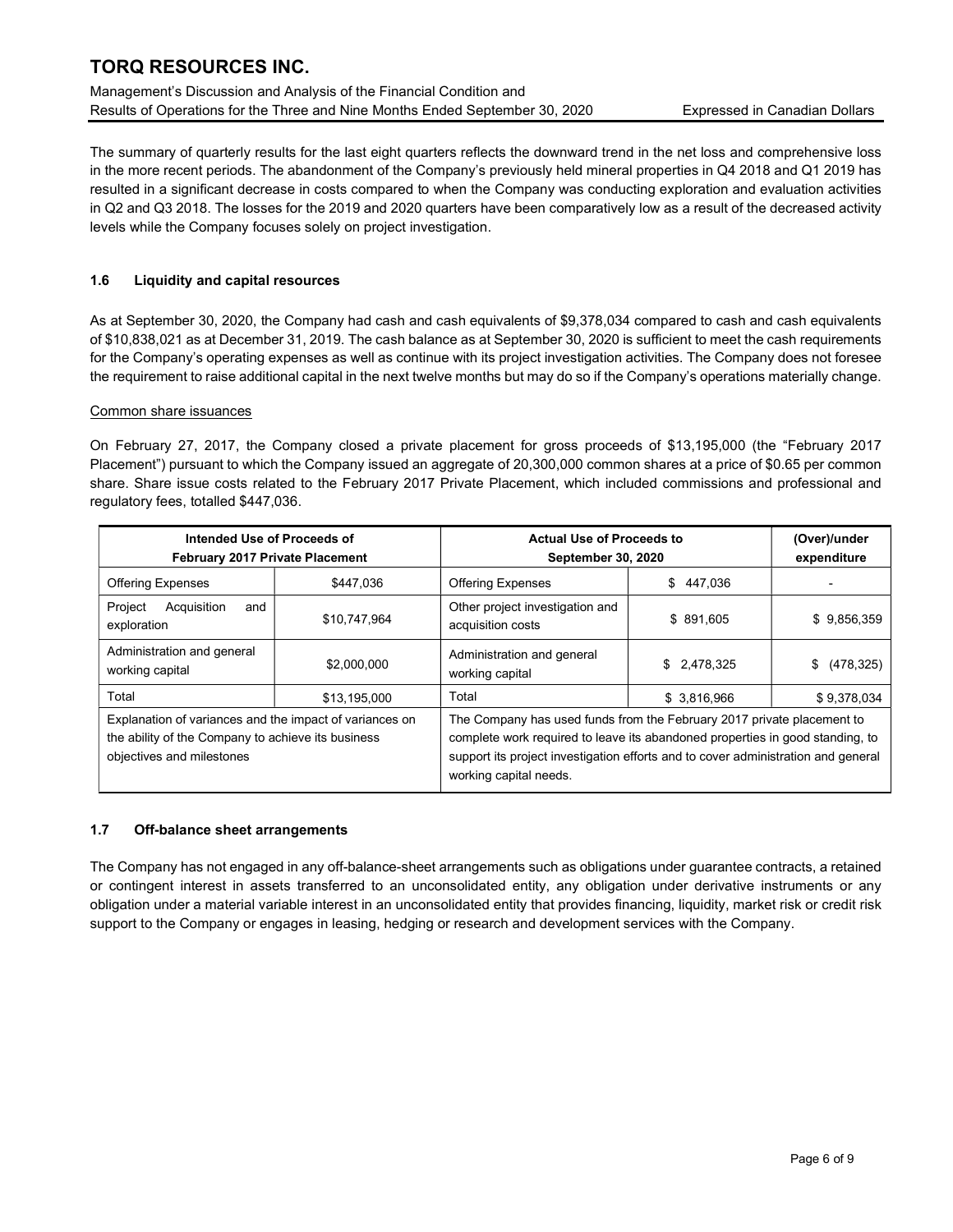## 1.8 Related party transactions

All transactions with related parties have occurred in the normal course of operations. All amounts payable and receivable are unsecured, non-interest bearing and have no specific terms of settlement, unless otherwise noted.

|                                                           |                |      | Three months ended<br>September 30, | Nine months ended<br>September 30, |             |  |
|-----------------------------------------------------------|----------------|------|-------------------------------------|------------------------------------|-------------|--|
|                                                           |                | 2020 | 2019                                | 2020                               | 2019        |  |
| Universal Mineral Services Ltd.                           |                |      |                                     |                                    |             |  |
| Included in the statement of loss and comprehensive loss: |                |      |                                     |                                    |             |  |
| Exploration and evaluation costs                          |                |      |                                     |                                    |             |  |
| Newfoundland                                              | \$             |      | \$                                  | \$<br>$\overline{\phantom{0}}$     | \$<br>4.581 |  |
| Utah                                                      |                |      |                                     |                                    | 328         |  |
| Fees, salaries and other employee benefits                | 58,842         |      | 66.784                              | 152,521                            | 233,872     |  |
| Investor relations and marketing                          | 13.958         |      | 15.000                              | 37.535                             | 66,472      |  |
| Legal and professional                                    |                | 541  |                                     | 12.918                             |             |  |
| Office, rent and administration                           | 41,042         |      | 39.617                              | 112,481                            | 157,162     |  |
| Project investigation costs                               | 115.774        |      | 43.366                              | 333.295                            | 215.295     |  |
| Regulatory, transfer agent and shareholder information    |                | 61   | 117                                 | 123                                | 367         |  |
| Total transactions for the periods                        | 230.218<br>\$. |      | 164.884<br>\$                       | \$648.873                          | \$678.077   |  |

Universal Mineral Services Ltd., ("UMS") is a private company with certain directors and officers in common. Pursuant to an agreement dated December 30, 2015, UMS provides geological, financial and transactional advisory services as well as administrative services to the Company on an ongoing, cost recovery basis. Having these services available through UMS allows the Company to maintain a more efficient and cost-effective corporate overhead structure by hiring fewer full-time employees and engaging outside professional advisory firms less frequently. The agreement has an indefinite term and can be terminated by either party upon providing due notice.

As at September 30, 2020, the Company's accounts payable and accrued liabilities include an amount owing to UMS of \$82,191 (December 31, 2019 - \$176,360). In addition, the Company has \$150,000 on deposit with UMS, recognized within prepaid expenses and deposits, as at September 30, 2020 (December 31, 2019 - \$150,000).

### Key management compensation

In addition to the transactions disclosed above, the Company provided the following compensation to key management members, being its three executives and four non-executive directors:

|                                                | Three months ended<br>September 30, |         |   | Nine months ended<br>September 30, |  |           |    |           |
|------------------------------------------------|-------------------------------------|---------|---|------------------------------------|--|-----------|----|-----------|
|                                                |                                     | 2020    |   | 2019                               |  | 2020      |    | 2019      |
| Salaries and other employee benefits           | \$.                                 | 122.367 | S | 95.261                             |  | \$327,912 | S. | 296,049   |
| Directors fees paid to non-executive directors |                                     | 7,802   |   | 7.793                              |  | 23.406    |    | 23,380    |
| Share-based compensation                       |                                     | 42.965  |   | 10.555                             |  | 102.319   |    | 62,525    |
|                                                |                                     | 173,134 |   | 113.609                            |  | 453,637   |    | \$381,954 |

### 1.9 Proposed transactions

None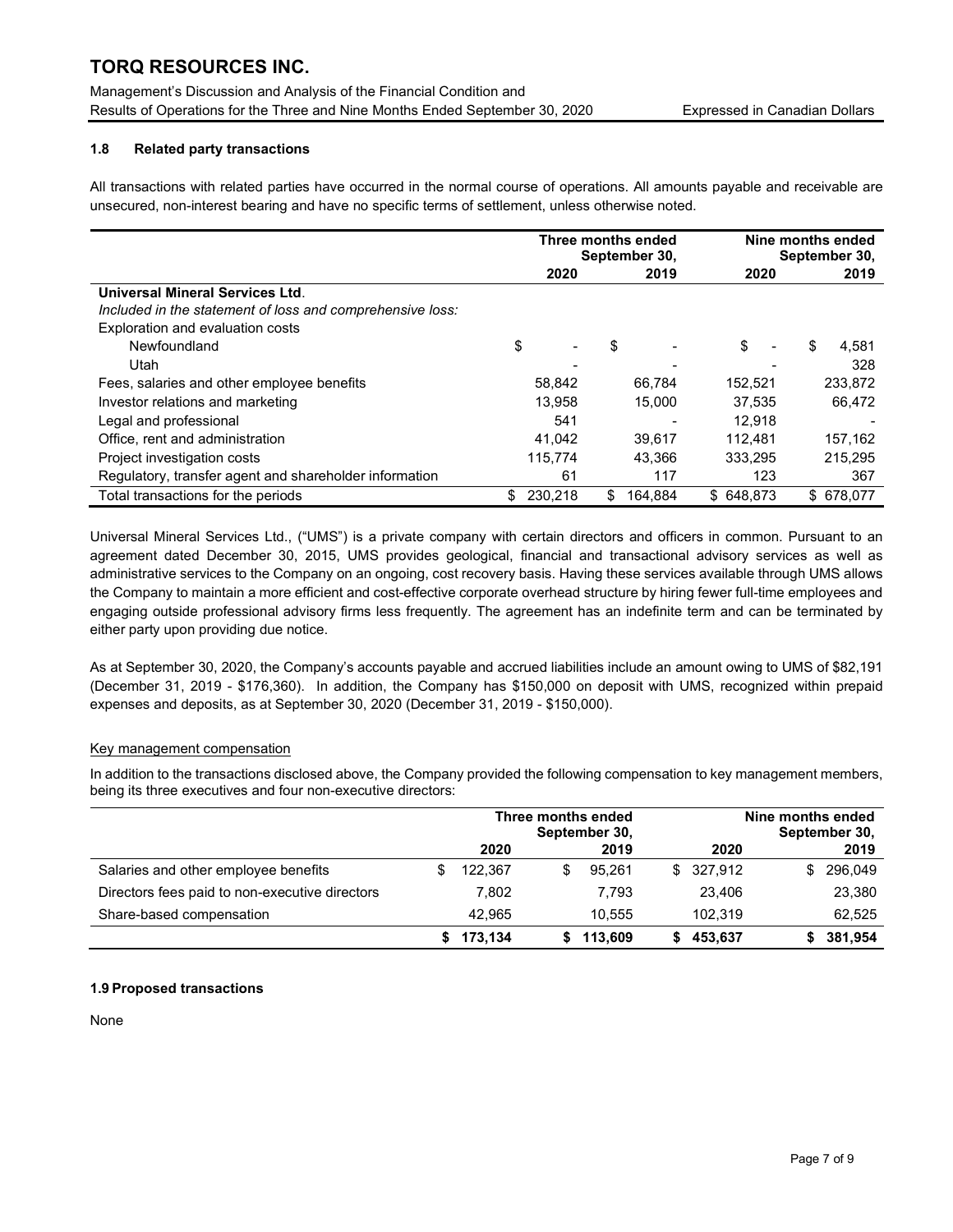## 1.10 Critical accounting estimates

This section is not required as the Company is a Venture Issuer, as the term is defined in National Instrument 51-102 Continuous Disclosure Obligations.

### 1.11 Changes in accounting policies

The Company has adopted the following amended accounting standards and policies effective January 1, 2020:

In October 2018 the IASB issued Amendments to IAS 1 and IAS 8 to clarify the definition of material in IAS 1 and align the definition across the standards. The amendments are not intended to alter the underlying concept of materiality in IFRS standards. The concept of 'obscuring' material information with immaterial information has been included as part of the new definition. The threshold for materiality influencing users has been changed from "could influence" to "could reasonably be expected to influence".

The definition of material in IAS 8 has been replaced by a reference to the definition of material in IAS 1. In addition, the IASB amended other Standards and the Conceptual Framework that contain a definition of material or refer to the term "material" to ensure consistency.

The Company adopted the amendments to IAS 1 and IAS 8 effective January 1, 2020, which did not have a material impact on the Company's interim financial statements.

In October 2018 the IASB issued narrow-scope amendments to IFRS 3 to help entities determine whether an acquired set of activities and assets is a business or not.

The amendments, which are effective for annual reporting periods beginning on or after January 1, 2020, clarify the minimum requirements to be a business, remove the assessment of a market participant's ability to replace missing elements, narrow the definition of outputs, add guidance to assess whether an acquired process is substantive and introduce an optional concentration test to permit a simplified assessment.

The adoption of the amended standard did not have an immediate impact on the Company's condensed consolidated interim financial statements but will be applied in assessing any future business combination and asset acquisition scenarios.

### 1.12 Financial instruments and other instruments

As at September 30, 2020 the Company's financial instruments consist of cash, amounts receivable, and accounts payable and accrued liabilities. The fair values of these financial assets and liabilities approximate their carrying values due to their short-term maturity.

The Company's financial instruments are exposed to certain financial statement risks including credit risk, liquidity risk and market risks, which include foreign currency risk and interest rate risk. Details of the primary risks to which the Company is exposed at September 30, 2020 are laid out in the notes to the Company's September 30, 2020 condensed consolidated interim financial statements.

### 1.13 Other requirements

### 1.13.1 Capital structure

Authorized share capital consists of: Unlimited number of common shares without par value.

#### Issued share capital:

As at November 24, 2020, there are 77,334,164 common shares of the Company issued and outstanding.

As at September 30, 2020, there were 77,324,164 common shares of the Company issued and outstanding.

As at November 24, 2020 there were 6,910,000 share purchase options and nil warrants outstanding.

As at September 30, 2020 there were 6,920,000 share purchase options and nil warrants outstanding.